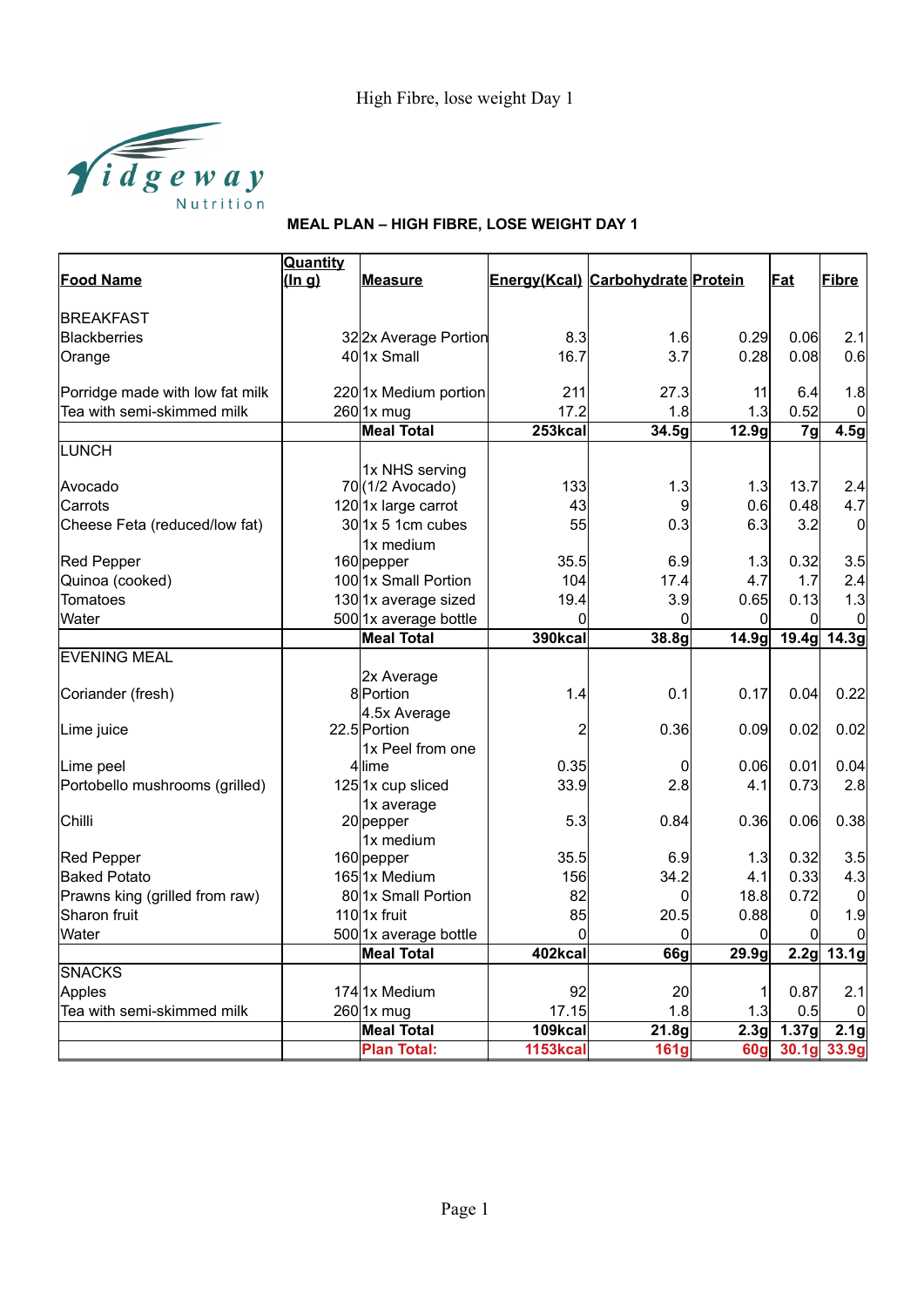

|                                | <b>Quantity</b> |                            |                 |                           |                    |                   |                  |
|--------------------------------|-----------------|----------------------------|-----------------|---------------------------|--------------------|-------------------|------------------|
| <b>Food Name</b>               | (in g)          | <b>Measure</b>             |                 | Energy(Kcal) Carbohydrate | Protein            | Fat               | Fibre            |
| <b>BREAKFAST</b>               |                 |                            |                 |                           |                    |                   |                  |
|                                |                 | 1x NHS serving (1/2        |                 |                           |                    |                   |                  |
| lAvocado                       |                 | 70 Avocado)                | 133             | 1.3                       | 1.3                | 13.7              | 2.4              |
| Buckwheat pancakes             |                 | 45 1x One Serving          | 101             | 16.8                      | 4.4                | 1.8               | 1.3              |
| Poached Egg                    |                 | 50 1x average egg          | 74              | $\Omega$                  | 6.7                | 5.3               | $\Omega$         |
|                                |                 | <b>Meal Total</b>          | 309kcal         | 18.1 <sub>g</sub>         | $\overline{12.4g}$ | 20.8 <sub>g</sub> | 3.7 <sub>g</sub> |
| LUNCH                          |                 |                            |                 |                           |                    |                   |                  |
| Broccoli (steamed)             |                 | 45 1x spear                | 15.7            | 1.6                       | 1.8                | 0.23              | 1.7              |
|                                |                 | 1x NHS serving (1          |                 |                           |                    |                   |                  |
| lCarrots                       |                 | 67 medium carrot)          | 23.9            | 5                         | 0.34               | 0.27              | 2.6              |
| lCheese feta reduced / low fat |                 | $30/1x$ 5 1cm cubes        | 55              | 0.3                       | 6.3                | 3.2               | $\Omega$         |
| Garlic                         |                 | 31x Average Portion        | 2.9             | 0.45                      | 0.24               | 0.02              | 0.13             |
| Knorr stock cube vegetable     |                 |                            |                 |                           |                    |                   |                  |
| reduced sodium                 |                 | 101x stock cube            | 11.1            | 2.7                       | 0.01               | 0.03              | 0                |
| Mange-tout (stir-fried in      |                 |                            |                 |                           |                    |                   |                  |
| rapeseed oil)                  |                 | 40 10x average             | 29              | 1.4                       | 1.5                | 1.9               | 0.96             |
| Portobello mushrooms           |                 |                            |                 |                           |                    |                   |                  |
| (grilled)                      |                 | 1251x cup sliced           | 33.9            | 2.8                       | 4.1                | 0.73              | 2.8              |
| Quinoa (cooked)                |                 | 1001x Small Portion        | 104             | 17.4                      | 4.7                | 1.7               | 2.4              |
| Tea green infusion             |                 | $196$ 1x cup               | 0.78            | $\Omega$                  | 0.2                | $\Omega$          | $\Omega$         |
| Water                          |                 | 568 1x pint                | $\Omega$        | <sub>0</sub>              | $\Omega$           | 0                 | $\Omega$         |
|                                |                 | <b>Meal Total</b>          | 276kcal         | 31.6g                     | $\overline{19.2g}$ | 8g                | 10.5g            |
| <b>EVENING MEAL</b>            |                 |                            |                 |                           |                    |                   |                  |
| Chicken and olive bake         |                 | 479 1x One Serving         | 266             | 15.7                      | 34.7               | 7.2               | 6.6              |
| Rice brown (wholegrain,        |                 |                            |                 |                           |                    |                   |                  |
| cooked)                        |                 | 80 1x Small portion        | 103             | 21.3                      | 2.9                | 0.72              | 1.2              |
| Sweetcorn on the cob (boiled)  |                 | 200 1x Medium (15cm 5-6    | 78              | 10.4                      | 4.2                | 2.2               | 6                |
| Water                          |                 | $568$ 1x pint              | ∩               | $\Omega$                  | $\Omega$           | $\Omega$          | $\Omega$         |
|                                |                 | <b>Meal Total</b>          | 447kcal         | 47g                       | 42g                | 10.1 <sub>g</sub> | 13.8g            |
| <b>SNACKS</b>                  |                 |                            |                 |                           |                    |                   |                  |
| Peach                          |                 | 1101 <sub>1</sub> x Medium | 38              | 8.1                       | 1.1                | 0.11              | 2.5              |
| Sharon fruit                   |                 | 1101x fruit                | 85              | 20.5                      | 0.88               | 0                 | 1.9              |
| Tea (green)                    |                 | $196$  1x cup              | 0.78            | 0                         | 0.2                | 0                 | $\overline{0}$   |
| Tea with semi-skimmed milk     |                 | $260$ <sup>1x</sup> mug    | 17.2            | 1.8                       | 1.3                | 0.52              | 0                |
| Water                          |                 | $568$ 1x pint              | <sup>0</sup>    | $\Omega$                  | $\Omega$           | U                 | $\Omega$         |
|                                |                 | Meal Total                 | 141kcal         | 30.4 <sub>g</sub>         | 3.5 <sub>g</sub>   | 0.63g             | 4.4g             |
|                                |                 | <b>Plan Total:</b>         | <b>1173kcal</b> | <b>128g</b>               | 77 <sub>q</sub>    | 39.6g             | 32.5g            |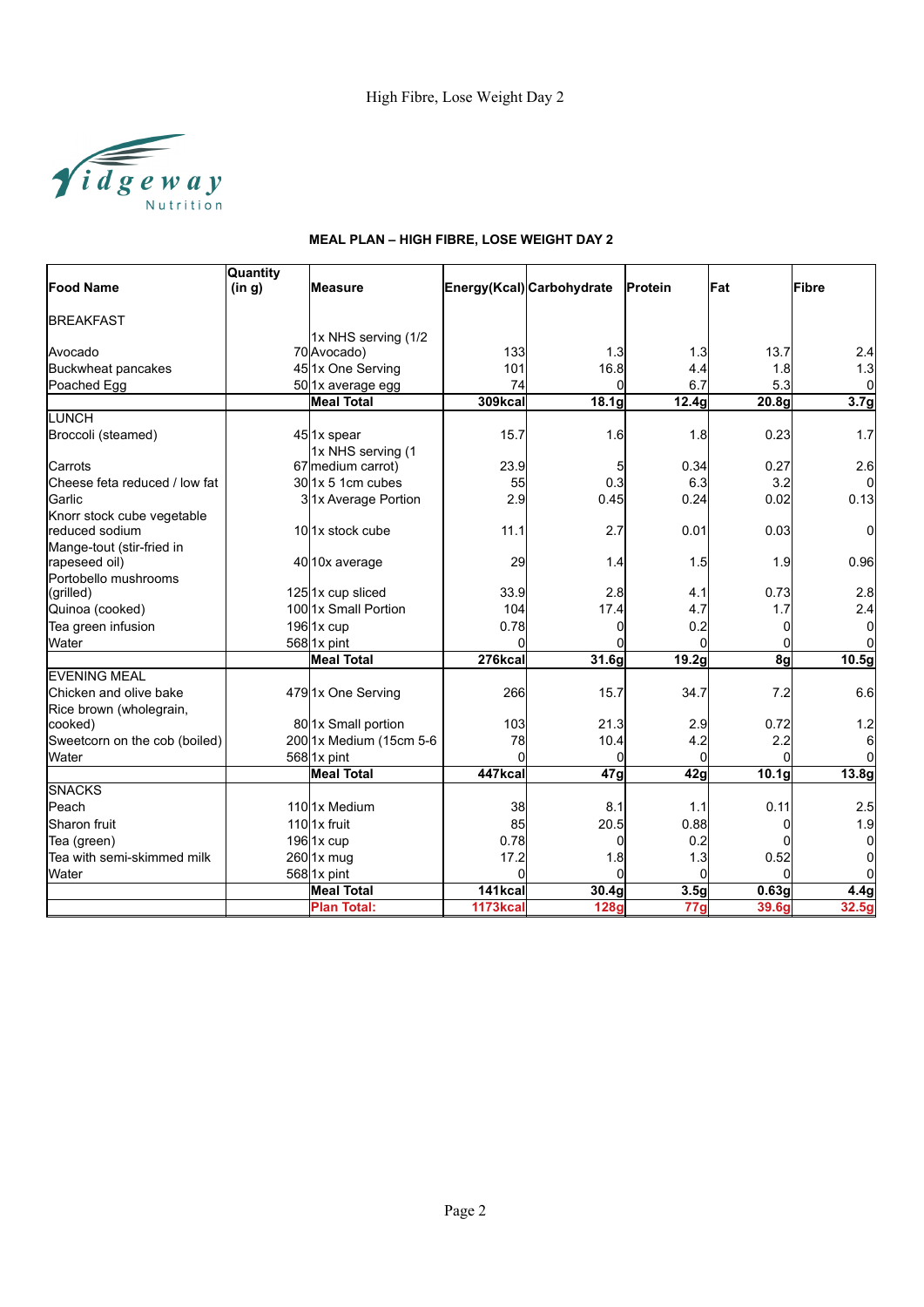

|                                 | Quantity |                           |                 |                                   |                  |                     |              |
|---------------------------------|----------|---------------------------|-----------------|-----------------------------------|------------------|---------------------|--------------|
| <b>Food Name</b>                | (ln g)   | lMeasure                  |                 | Energy(Kcal) Carbohydrate Protein |                  | lFat.               | Fibre        |
| <b>BREAKFAST</b>                |          |                           |                 |                                   |                  |                     |              |
| Blackberries                    |          | 322x Average Portion      | 8.3             | 1.6                               | 0.29             | 0.06                | 2.1          |
| Porridge made with low fat milk |          | 2201x Medium portion      | 211             | 27.3                              | 11               | 6.4                 | 1.8          |
|                                 |          | <b>Meal Total</b>         | 219kcal         | 28.9g                             | 11.3q            | 6.4g                | 3.9g         |
| LUNCH                           |          |                           |                 |                                   |                  |                     |              |
| <b>Blueberries</b>              |          | 212x 15 blueberries       | 8.8             | 1.9                               | 0.19             | 0.04                | 0.32         |
| Lentil Dhal                     |          | 1960.5x One Serving       | 65              | 10.8                              | 4.7              | 0.33                | 1.4          |
| Rice brown wholegrain boiled in |          |                           |                 |                                   |                  |                     |              |
| unsalted water                  |          | 80 1x Small portion       | 103             | 21.3                              | 2.9              | 0.72                | 1.2          |
| Tea (green)                     |          | $196$ 1x cup              | 0.78            |                                   | 0.2              |                     | 0l           |
| Water                           |          | $568$ 1x pint             |                 |                                   |                  |                     | <sub>0</sub> |
|                                 |          | <b>Meal Total</b>         | 178kcal         | 34g                               | 8g               | 1.1 <sub>g</sub>    | 2.9g         |
| <b>EVENING MEAL</b>             |          |                           |                 |                                   |                  |                     |              |
|                                 |          | 1x NHS Serving (4         |                 |                                   |                  |                     |              |
| Green Beans (steamed)           |          | 80 tablespoons/1/2 cup)   | 21.4            | 3.1                               | 1.7              | 0.24                | 3.3          |
| Cottage Pie                     |          | 767 1x One Serving        | 470             | 75                                | 19.5             | 10.4                | 13.9         |
| Baby Spinach                    |          | 80 1x NHS Serving (1 cere | 13.3            | 0.16                              | 2.1              | 0.48                | 0.8          |
| Water                           |          | $568$  1x pint            |                 | ŋ                                 |                  |                     | 0            |
| Low Fat, Plain Yoghurt          |          | 125 1x average pot        | 73              | 9.5                               |                  | 1.3                 | $\Omega$     |
|                                 |          | <b>Meal Total</b>         | 578kcal         | 87g                               | 29.3g            | 12.4g               | 18g          |
| <b>SNACKS</b>                   |          |                           |                 |                                   |                  |                     |              |
| Almonds with skin               |          | 40 4x Average Portion     | 234             | 2.8                               | 8.4              | 21                  | 6.4          |
| Tea with semi-skimmed milk      |          | $260$ 1x mug              | 17.2            | 1.8                               | 1.3              | 0.52                | 0            |
| Tea (peppermint)                |          | $260$ 1x mug              | 3.1             | 0.78                              |                  |                     | 0            |
| Water                           |          | $568$  1x pint            |                 | $\Omega$                          |                  |                     | 0            |
|                                 |          | <b>Meal Total</b>         | 254kcal         | 5.4 <sub>q</sub>                  | 9.7 <sub>g</sub> | $\overline{2}$ 1.5g | 6.4g         |
|                                 |          | <b>Plan Total:</b>        | <b>1228kcal</b> | <b>156g</b>                       | <b>58g</b>       | 41g                 | 31.1g        |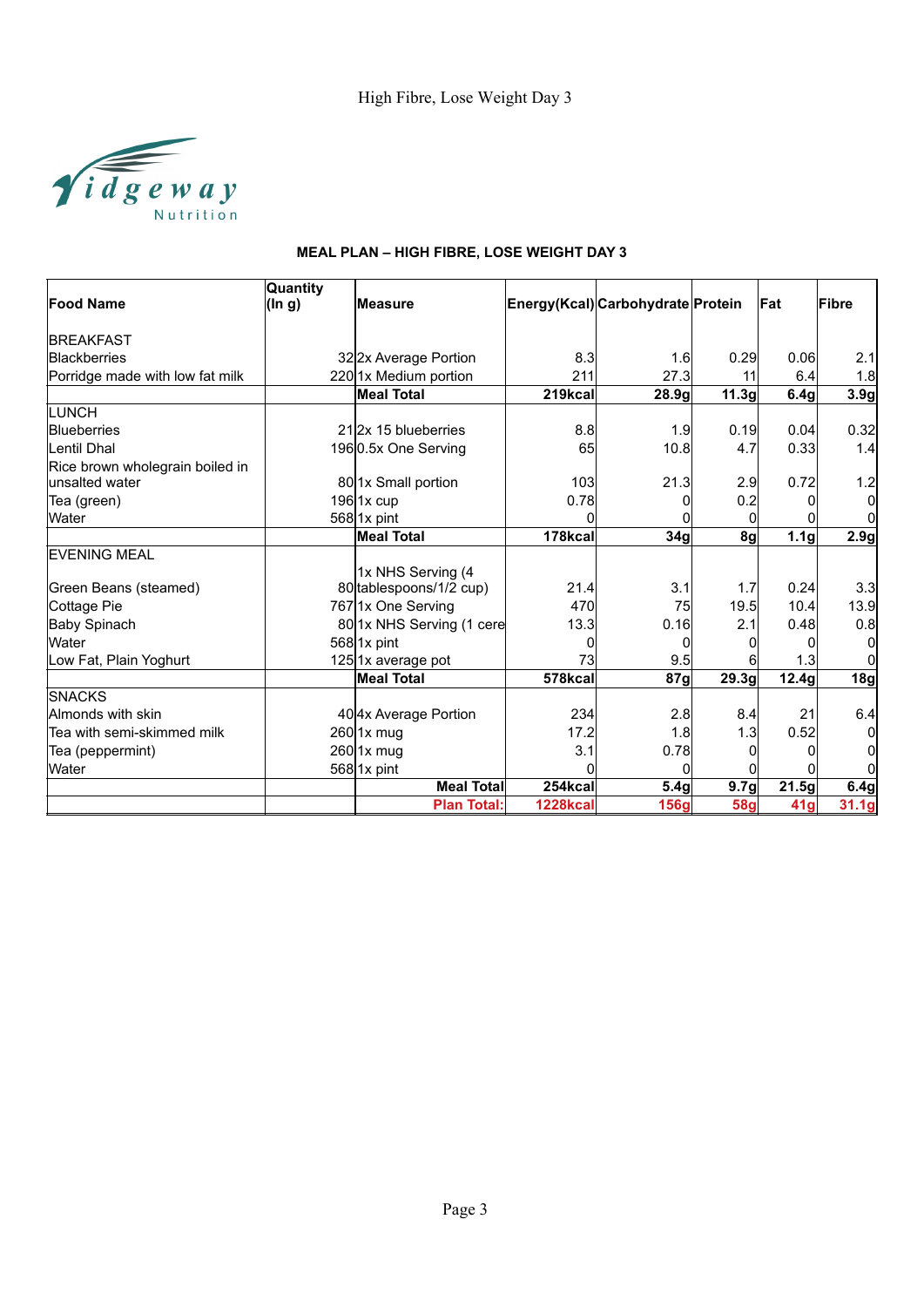

|                                  | <b>Quantity</b> |                          |                 |                                   |                  |                   |          |
|----------------------------------|-----------------|--------------------------|-----------------|-----------------------------------|------------------|-------------------|----------|
| <b>Food Name</b>                 | (in g)          | <b>Measure</b>           |                 | Energy(Kcal) Carbohydrate Protein |                  | <b>IFat</b>       | Fibre    |
| <b>BREAKFAST</b>                 |                 |                          |                 |                                   |                  |                   |          |
| Apples                           |                 | 1741x Medium             | 92              | <b>20</b>                         |                  | 0.87              | 2.1      |
| Muesli                           |                 | 44 1x One Serving        | 189             | 18.5                              | 6.9              | 9.7               | 4.1      |
| Low Fat, Plain Yoghurt           |                 | 125 1x average pot       | 73              | 9.5                               |                  | 1.3               | 0        |
|                                  |                 | <b>Meal Total</b>        | 354kcal         | 48q                               | 13.9g            | 11.8 <sub>g</sub> | 6.2g     |
| <b>ILUNCH</b>                    |                 |                          |                 |                                   |                  |                   |          |
| Blueberries                      |                 | 212x 15 blueberries      | 8.8             | 1.9                               | 0.19             | 0.04              | 0.32     |
| <b>Protein Bars</b>              |                 | 721x One Serving         | 142             | 25.8                              | 2.7              | 3.1               | 3.3      |
| Spicy Mexican Bean Soup          |                 | 2721x One Serving        | 117             | 21.4                              | 4.8              | 1.4               | 6.7      |
| Tea (green)                      |                 | $196$  1x cup            | 0.78            |                                   | 0.2              |                   | 0        |
| Water                            |                 | $568$ <sup>1x</sup> pint | 0               | 0                                 |                  |                   | $\Omega$ |
|                                  |                 | <b>Meal Total</b>        | 269kcal         | 49g                               | 7.8g             | 4.6g              | 10.4g    |
| <b>EVENING MEAL</b>              |                 |                          |                 |                                   |                  |                   |          |
| Broccoli (steamed)               |                 | 60 1x Small portion      | 20.9            | 2.1                               | 2.5              | 0.3               | 2.3      |
| Chicken and olive bake           |                 | 479 1x One Serving       | <b>266</b>      | 15.7                              | 34.7             | 7.2               | 6.6      |
| Pepper (stir fried in olive oil) |                 | 1671x medium pepper      | 101             | 7.7                               | 1.6              | 7.1               | 3.2      |
| Quinoa (cooked)                  |                 | 10011x Small Portion     | 104             | 17.4                              | 4.7              | 1.7               | 2.4      |
| Water                            |                 | 5681x pint               | O               | $\Omega$                          |                  | O                 | $\Omega$ |
|                                  |                 | Meal Total               | 492kcal         | 43g                               | 43g              | 16.3g             | 14.4g    |
| <b>SNACKS</b>                    |                 |                          |                 |                                   |                  |                   |          |
| <b>Dried Dates</b>               |                 | 170.5x Average Portion   | 49              | 11.6                              | 0.56             | 0.03              | 0.68     |
| Tea (green)                      |                 | 196 1x cup               | 0.78            | 0                                 | 0.2              |                   | $\Omega$ |
| Tea with semi-skimmed milk       |                 | 260 1x mug               | 17.2            | 1.8                               | 1.3              | 0.52              |          |
| Tea (Redbush / Roobios)          |                 | $260$  1x mug            | 2.1             | 0.52                              |                  |                   |          |
| Water                            |                 | $568$ <sup>1x</sup> pint | n               | 0                                 |                  |                   |          |
|                                  |                 | <b>Meal Total</b>        | 69kcal          | 13.9q                             | 2.1 <sub>g</sub> | 0.56q             | 0.68g    |
|                                  |                 | <b>Plan Total:</b>       | <b>1184kcal</b> | 154g                              | <b>67g</b>       | 33.3g             | 31.7g    |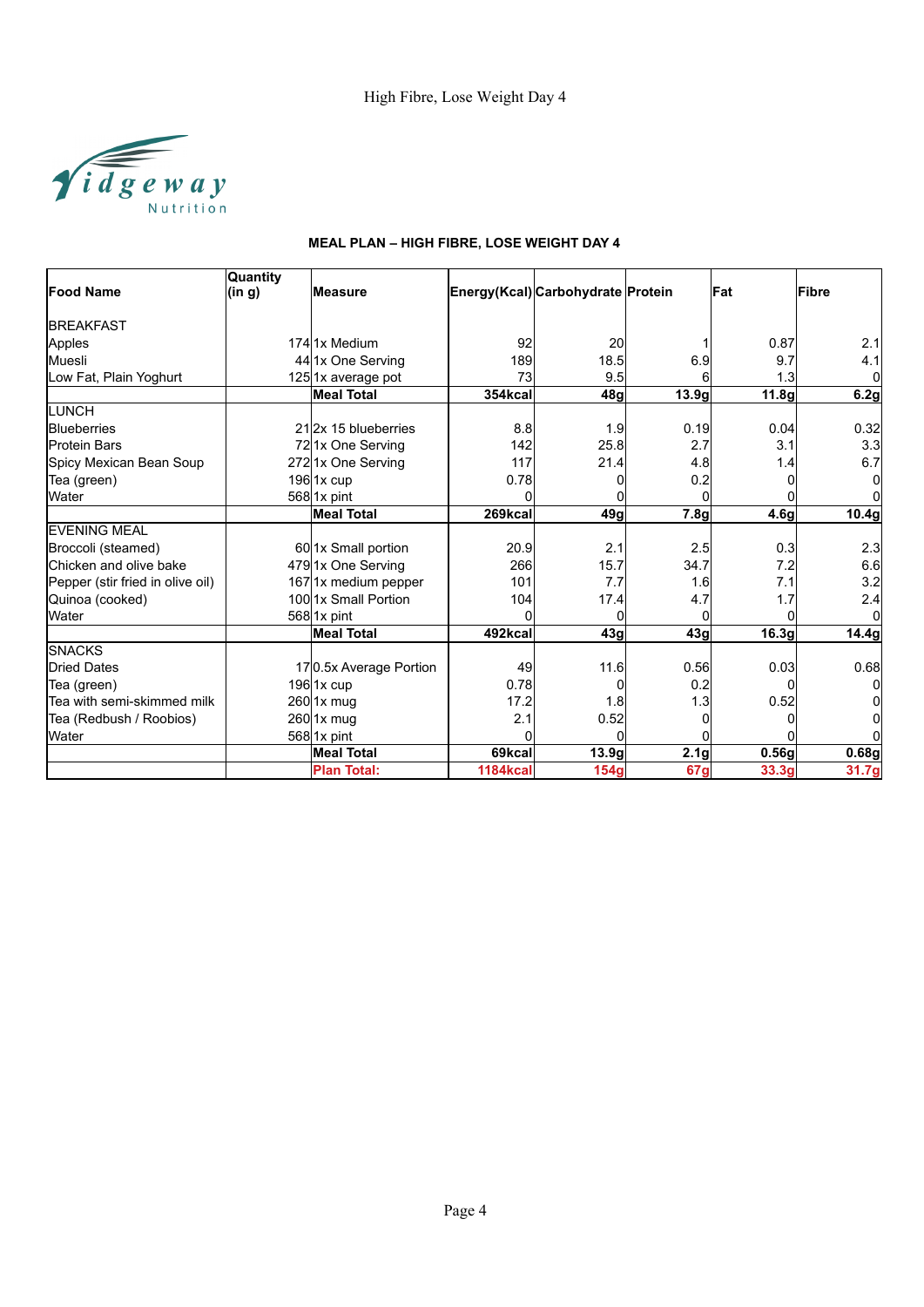

|                         | Quantity  |                         |              |                      |                   |                   |                   |
|-------------------------|-----------|-------------------------|--------------|----------------------|-------------------|-------------------|-------------------|
| <b>Food Name</b>        | $(\ln g)$ | <b>Measure</b>          | Energy(Kcal) | Carbohydrate Protein |                   | Fat               | Fibre             |
|                         |           |                         |              |                      |                   |                   |                   |
| <b>BREAKFAST</b>        |           |                         |              |                      |                   |                   |                   |
| <b>Blueberries</b>      |           | 10.5 1x 15 blueberries  | 4.4          | 0.96                 | 0.09              | 0.02              | 0.16              |
| Muesli                  |           | 44 1x One Serving       | 189          | 18.5                 | 6.9               | 9.7               | 4.1               |
| Peach                   |           | 11011x Medium           | 38           | 8.1                  | 1.1               | 0.11              | 2.5               |
| Low Fat, Plain Yoghurt  |           | 125 1x average pot      | 73           | 9.5                  | 6                 | 1.3               | 0l                |
|                         |           | <b>Meal Total</b>       | 304kcal      | 37.1g                | 14.1 <sub>g</sub> | 11.1g             | 6.8g              |
| <b>LUNCH</b>            |           |                         |              |                      |                   |                   |                   |
| Spicy Mexican Bean Soup |           | 2721x One Serving       | 117          | 21.4                 | 4.8               | 1.4               | 6.7               |
| Stuffed Peppers         |           | 493 1x One Serving      | 326          | 28                   | 12.2              | 18.4              | 6.9               |
| <b>Water</b>            |           | $568$ 1x pint           |              | 0                    |                   | <sup>0</sup>      | 0l                |
|                         |           | Meal Total              | 443kcal      | 49g                  | 16.9q             | 19.8 <sub>g</sub> | 13.6 <sub>g</sub> |
| <b>EVENING MEAL</b>     |           |                         |              |                      |                   |                   |                   |
|                         |           | 1x NHS serving (1/2     |              |                      |                   |                   |                   |
| Avocado                 |           | 70 Avocado)             | 133          | 1.3                  | 1.3               | 13.7              | 2.4               |
| Lentil Dhal             |           | 1960.5x Average Portion | 65           | 10.8                 | 4.7               | 0.33              | 1.4               |
| Rice brown (wholegrain, |           |                         |              |                      |                   |                   |                   |
| boiled)                 |           | 80 1x Small portion     | 103          | 21.3                 | 2.9               | 0.72              | 1.2               |
| Tea peppermint infusion |           | $260$  1x mug           | 3.1          | 0.78                 |                   | <sup>0</sup>      | 0l                |
| <b>Water</b>            |           | $568$  1x pint          |              | O                    |                   |                   | Οl                |
|                         |           | Meal Total              | 305kcal      | 34.2g                | 9g                | 14.7g             | 5g                |
| <b>SNACKS</b>           |           |                         |              |                      |                   |                   |                   |
| Orange                  |           | 16011x Medium           | 59           | 12.8                 | 1.3               | 0.32              | 1.9               |
| <b>Protein Bars</b>     |           | 721x One Serving        | 142          | 25.8                 | 2.7               | 3.1               | 3.3 <sub>l</sub>  |
| Tea infusion with semi- |           |                         |              |                      |                   |                   |                   |
| lskimmed milk           |           | $260$  1x mug           | 17.2         | 1.8                  | 1.3               | 0.52              | 01                |
| Tea (Redbush / Roobios) |           | 260 1x mug              | 2.1          | 0.52                 |                   | 0                 | 0                 |
| Water                   |           | $568$ 1x pint           | O            | $\Omega$             |                   | <sup>0</sup>      | Οl                |
|                         |           | <b>Meal Total</b>       | 221kcal      | 41 <sub>q</sub>      | 5.2g              | 4g                | 5.2g              |
|                         |           | <b>Plan Total:</b>      | 1273kcal     | 162g                 | 45q               | 50g               | 30.6g             |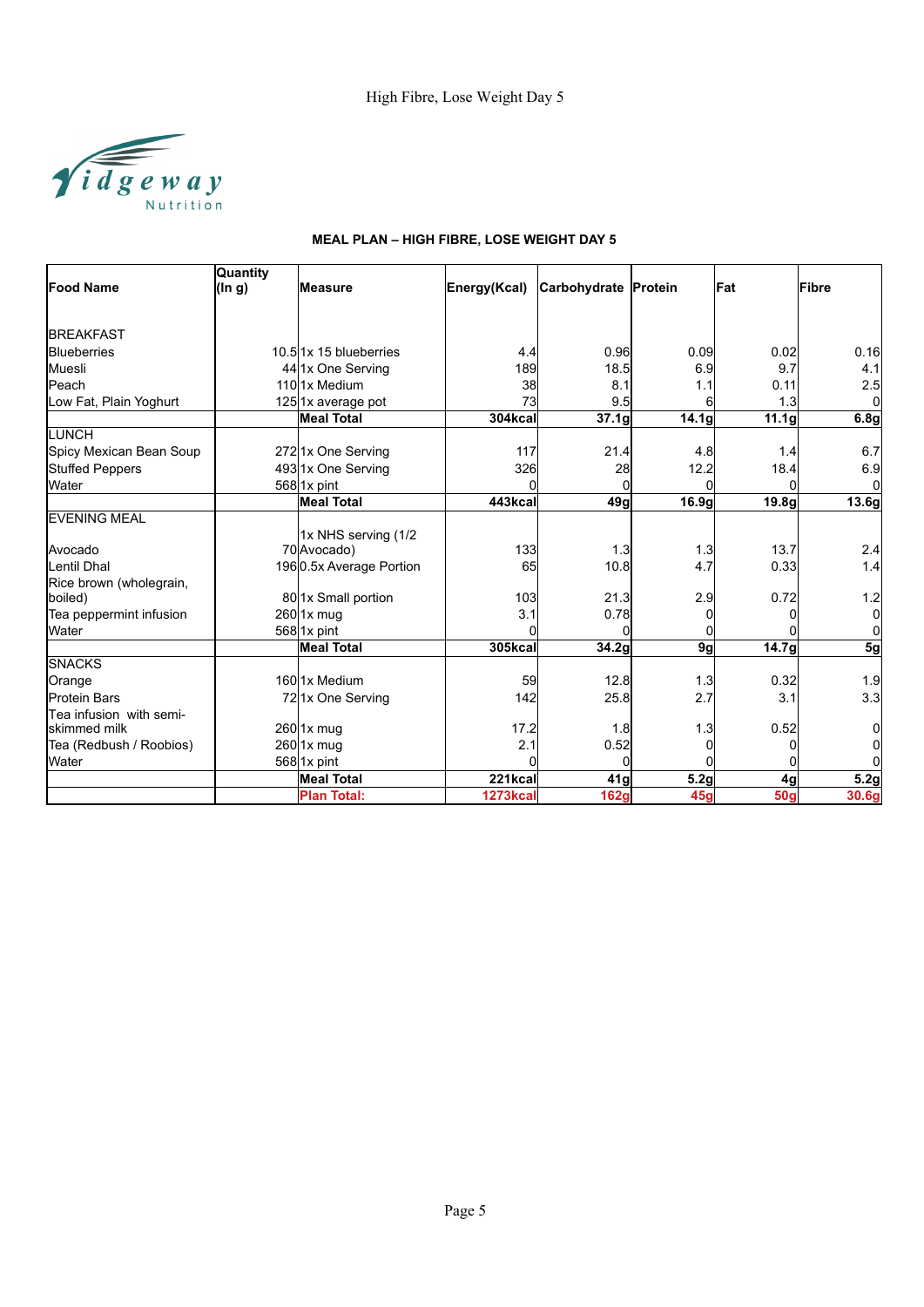

| <b>Food Name</b>         | Quantity | <b>Measure</b>         |                 | Energy(Kcal) CarbohydrateProtein |                   | Fat              | Fibre            |
|--------------------------|----------|------------------------|-----------------|----------------------------------|-------------------|------------------|------------------|
|                          |          |                        |                 |                                  |                   |                  |                  |
| <b>BREAKFAST</b>         |          |                        |                 |                                  |                   |                  |                  |
| Buckwheat pancakes       |          | 49 1x One Serving      | 101             | 16.8                             | 4.4               | 1.8              | 1.3              |
| Poached Egg              |          | 50 1x average egg      | 74              |                                  | 6.7               | 5.3              | $\overline{0}$   |
|                          |          | <b>Meal Total</b>      | 176kcal         | 16.8g                            | 11.1 <sub>g</sub> | 7.1g             | 1.3 <sub>g</sub> |
| LUNCH                    |          |                        |                 |                                  |                   |                  |                  |
| Blackberries             |          | 322x Average Portion   | 8.3             | 1.6                              | 0.29              | 0.06             | 2.1              |
| Rice brown               |          |                        |                 |                                  |                   |                  |                  |
| (wholegrain, boiled)     |          | 80 1x Small portion    | 103             | 21.3                             | 2.9               | 0.72             | 1.2              |
| <b>Three Bean Chilli</b> |          | 4500.7x One Serving    | 269             | 44                               | 12.9              | 4.5              | 13.8             |
| Water                    |          | $568$ 1x pint          | 0               | 0                                | 0                 |                  | $\overline{0}$   |
| Low Fat, Plain           |          |                        |                 |                                  |                   |                  |                  |
| Yoghurt                  |          | 125 1x average pot     | 73              | 9.5                              | 61                | 1.3 <sub>l</sub> | $\overline{0}$   |
|                          |          | <b>Meal Total</b>      | 454kcal         | 77g                              | 22.1g             | 6.6 <sub>q</sub> | 17.1g            |
| <b>EVENING MEAL</b>      |          |                        |                 |                                  |                   |                  |                  |
| <b>Oriental Beef</b>     |          | 2191x One Serving      | 130             | 9.7                              | 15.4              | 3.3              | 2.6              |
| Rice brown               |          |                        |                 |                                  |                   |                  |                  |
| (wholegrain, boiled)     |          | 80 1x Small portion    | 103             | 21.3                             | 2.9               | 0.72             | 1.2              |
| Spinach (sautéed         |          |                        |                 |                                  |                   |                  |                  |
| without oil)             |          | 118 2x Average Portion | 29.9            | 1.9                              | 3.4               | 0.97             | 4.7              |
| Water                    |          | $568$ 1x pint          | O               | $\Omega$                         | $\Omega$          |                  | $\overline{0}$   |
|                          |          | <b>Meal Total</b>      | 263kcal         | 32.8g                            | 21.7g             | 4.9g             | 8.5g             |
| <b>SNACKS</b>            |          |                        |                 |                                  |                   |                  |                  |
| <b>Protein Bars</b>      |          | 721x One Serving       | 142             | 25.8                             | 2.7               | 3.1              | 3.3              |
| <b>Sharon</b> fruit      |          | 110 $1x$ fruit         | 85              | 20.5                             | 0.88              |                  | 1.9              |
| Tea green infusion       |          | $392$  2x cup          | 1.6             | O                                | 0.39              |                  | $\overline{0}$   |
| Tea with semi-           |          |                        |                 |                                  |                   |                  |                  |
| lskimmed milk            |          | 260 1x mug             | 17.2            | 1.8                              | 1.3               | 0.52             | $\overline{0}$   |
| Water                    |          | $568$ 1x pint          | O               | $\Omega$                         | $\Omega$          | ŋ                | $\overline{0}$   |
|                          |          | <b>Meal Total</b>      | 246kcal         | 48 <sub>g</sub>                  | 5.2g              | 3.7 <sub>g</sub> | 5.2g             |
|                          |          | <b>Plan Total:</b>     | <b>1139kcal</b> | 174g                             | <b>60g</b>        | 22.3g            | 32.2g            |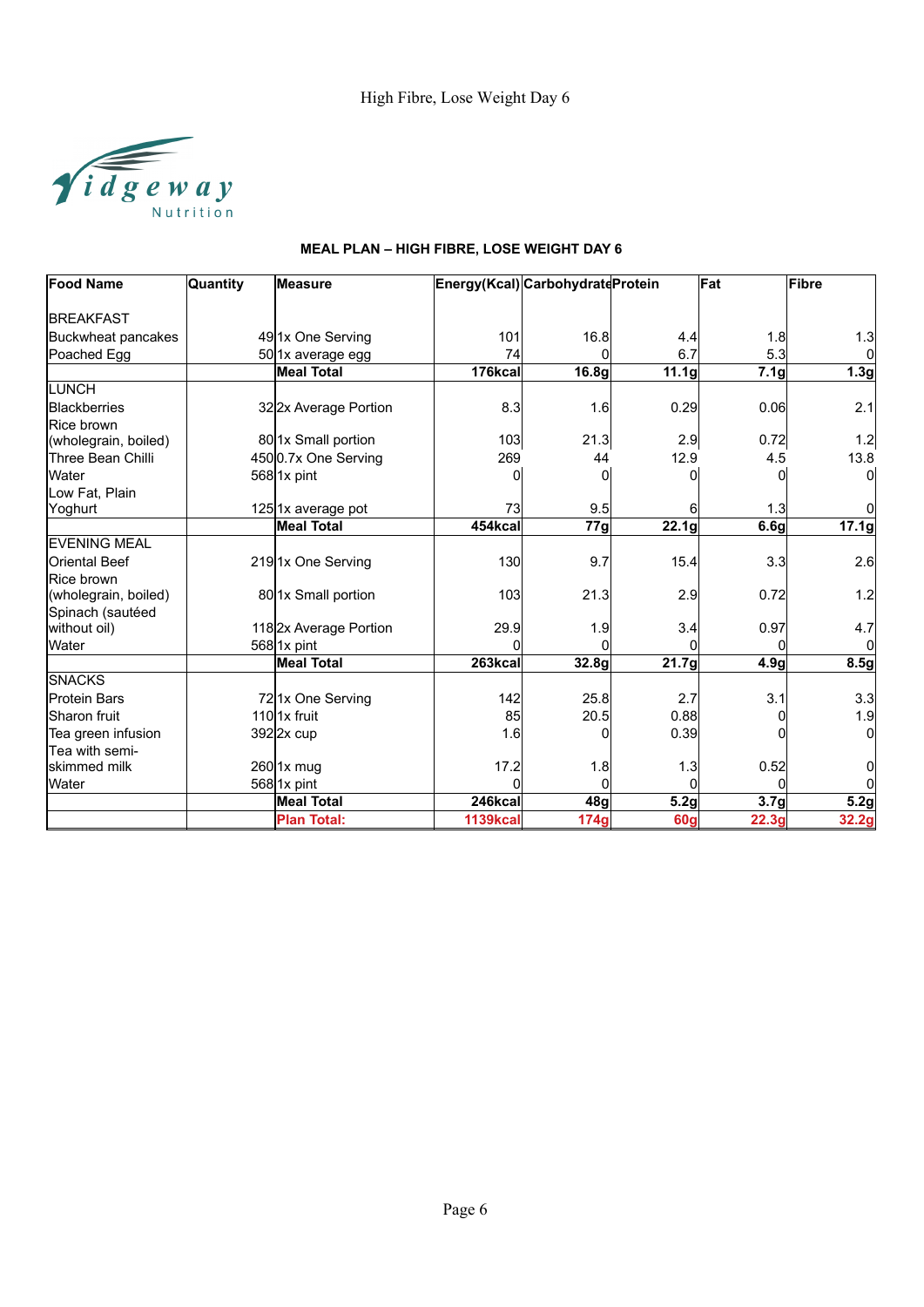

|                            | <b>Quantity</b> |                        |                 |                                   |       |            |                |
|----------------------------|-----------------|------------------------|-----------------|-----------------------------------|-------|------------|----------------|
| <b>Food Name</b>           | (in g)          | <b>Measure</b>         |                 | Energy(Kcal) Carbohydrate Protein |       | <b>Fat</b> | Fibre          |
| <b>BREAKFAST</b>           |                 |                        |                 |                                   |       |            |                |
|                            |                 | 1x NHS serving (1/2    |                 |                                   |       |            |                |
| Avocado                    |                 | 70 Avocado)            | 133             | 1.3                               | 1.3   | 13.7       | 2.4            |
| <b>Blueberries</b>         |                 | 10.511x 15 blueberries | 4.4             | 0.96                              | 0.09  | 0.02       | 0.16           |
| Buckwheat pancakes         |                 | 45 1x One Serving      | 99              | 16.1                              | 4.3   | 1.9        | 1.4            |
|                            |                 | <b>Meal Total</b>      | 236kcal         | 18.4g                             | 5.7g  | 15.5g      | 4 <sub>g</sub> |
| <b>LUNCH</b>               |                 |                        |                 |                                   |       |            |                |
| Spicy Mexican Bean Soup    |                 | 2721x One Serving      | 117             | 21.4                              | 4.8   | 1.4        | 6.7            |
| <b>Stuffed Peppers</b>     |                 | 493 1x One Serving     | 326             | 28                                | 12.2  | 18.4       | 6.9            |
| Water                      |                 | $568$ 1x pint          | O               | 0                                 |       | O          | $\Omega$       |
|                            |                 | <b>Meal Total</b>      | 443kcal         | 49g                               | 16.9g | 19.8g      | 13.6g          |
| <b>EVENING MEAL</b>        |                 |                        |                 |                                   |       |            |                |
| Cottage Pie                |                 | 767 1x One Serving     | 470             | 75                                | 19.5  | 10.4       | 13.9           |
| Sweetcorn on the cob       |                 | 1x Medium              |                 |                                   |       |            |                |
| (boiled)                   |                 | 200 (15cm 5-6)         | 78              | 10.4                              | 4.2   | 2.2        | 6              |
| Water                      |                 | 568 1x pint            |                 |                                   |       |            | $\Omega$       |
|                            |                 | <b>Meal Total</b>      | 548kcal         | 85g                               | 23.7g | 12.6g      | 19.9g          |
| <b>SNACKS</b>              |                 |                        |                 |                                   |       |            |                |
| Tea with semi-skimmed milk |                 | 260 1x mug             | 17.2            | 1.8                               | 1.3   | 0.52       | 0              |
| Tea (peppermint)           |                 | 260 1x mug             | 3.1             | 0.78                              |       |            | 0l             |
| Tea (Redbush / Roobios)    |                 | 260l1x mug             | 2.1             | 0.52                              |       |            | 01             |
| Water                      |                 | 568 1x pint            |                 |                                   |       |            | ΩI             |
|                            |                 | <b>Meal Total</b>      | <b>22.4kcal</b> | 3.1 <sub>g</sub>                  | 1.3g  | 0.53g      | 0g             |
|                            |                 | <b>Plan Total:</b>     | <b>1245kcal</b> | <b>155g</b>                       | 47g   | 48g        | 37.3g          |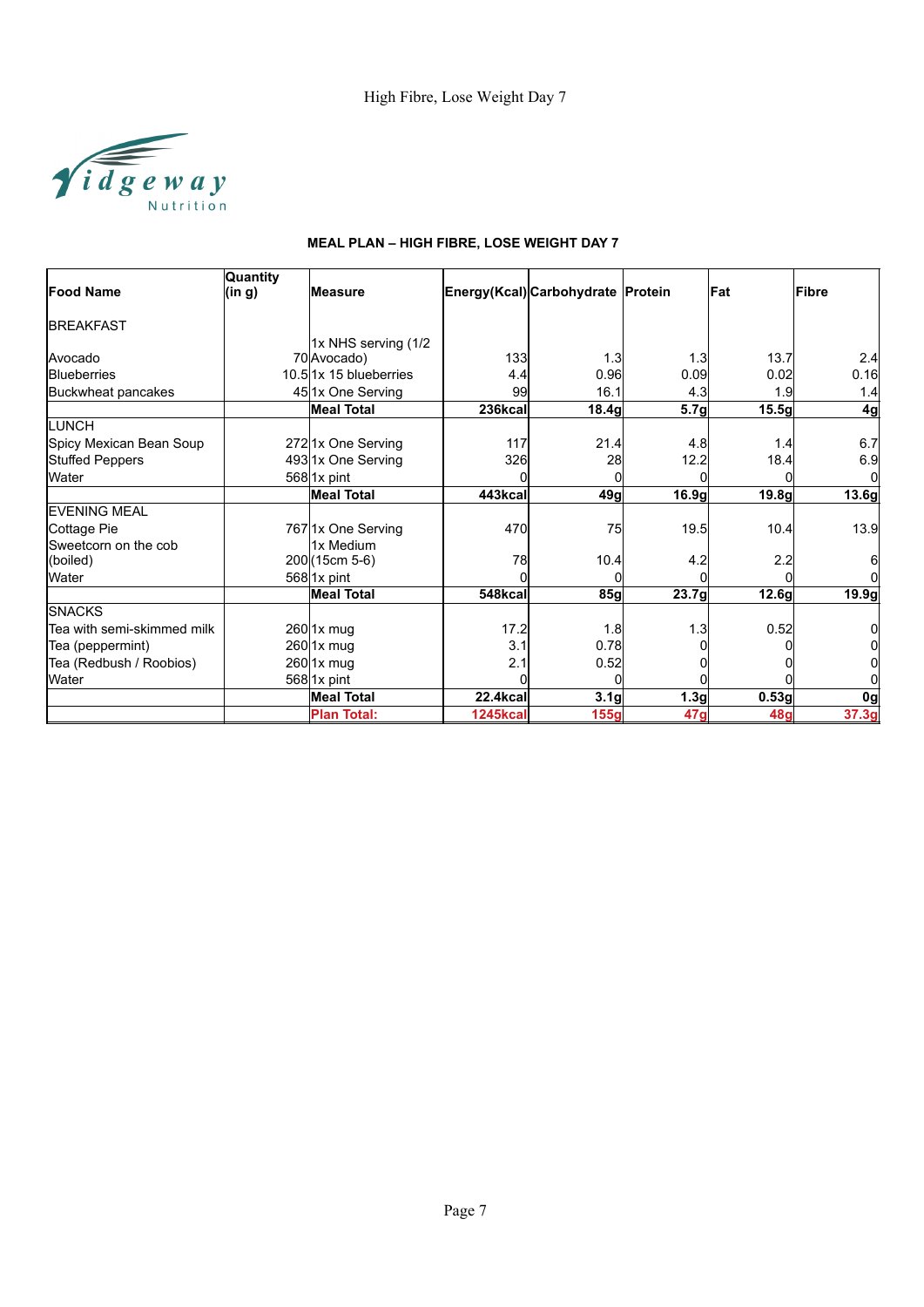

#### **SHOPPING LIST**

Here is the shopping list for the groceries you will need for the week. It has been split into Store Cupboard and Fresh. You may not need to get all the Store Cupboard ingredients as you may have some jars, tins and packs already.

The intention is that you will use up all the fresh ingredients, if you have some left over at the end of the week, then it won't be a large amount and will most likely make up one meal. The fresh ingredients have been costed, and at the time of writing this, they will cost you approximately £50 (an average of £2.50 a meal), depending on where you shop.

With the Beef Mince, purchase the amount shown below, then weigh out what you need and freeze the rest. That way you will have the ingredients in your freezer, ready for next time.

| <b>HIGH FIBRE, LOSE WEIGHT</b>    |                                   |                 |  |  |  |  |  |
|-----------------------------------|-----------------------------------|-----------------|--|--|--|--|--|
| <b>Store cupboard Ingredients</b> |                                   |                 |  |  |  |  |  |
| Ingredient                        | Quantity<br>Ingredient            | <b>Quantity</b> |  |  |  |  |  |
| lQuinoa                           | 300g Ground Coriander             | 1 jar           |  |  |  |  |  |
| Limes                             | 1 Dried Dates                     | 1 bag           |  |  |  |  |  |
| King Prawns (raw, frozen)         | 1 bag Dried Apricots              | 1 bag           |  |  |  |  |  |
| Buckwheat Flour                   | 500g Ground Cumin                 | 1 jar           |  |  |  |  |  |
| <b>Rice Flour</b>                 | 500g Chickpeas (can)              |                 |  |  |  |  |  |
| Low Sodium Vegetable Stock Cubes  | 1 box of 12 Broad Beans (can)     |                 |  |  |  |  |  |
| Wholemeal Rice                    | 500g Low Sodium Soy Sauce         | 100ml           |  |  |  |  |  |
| Porridge Oats                     | 1 kg bag Teriyaki Sauce           | 100ml           |  |  |  |  |  |
| Date Syrup                        | 1 bottle Chilli Flakes            | 1 jar           |  |  |  |  |  |
| Sesame Oil                        | 1 bottle Turmeric                 | 1 jar           |  |  |  |  |  |
| Tomato Puree                      | 1 tube Peanut Butter (wholegrain) | 170g            |  |  |  |  |  |
| Cider Vinegar                     | 250ml                             |                 |  |  |  |  |  |
| Olive Oil                         | 250 ml                            |                 |  |  |  |  |  |
| Dried Marjoram                    | 1 jar                             |                 |  |  |  |  |  |
| Wheat Germ                        | 100 <sub>g</sub>                  |                 |  |  |  |  |  |
| Sunflower Seeds                   | 50 <sub>g</sub>                   |                 |  |  |  |  |  |
| Sesame Seeds                      | 50 <sub>q</sub>                   |                 |  |  |  |  |  |
| Raisins                           | 100 <sub>g</sub>                  |                 |  |  |  |  |  |
| Dried Apple                       | 1 bag                             |                 |  |  |  |  |  |
| Lentils                           | 300g                              |                 |  |  |  |  |  |
| Red Kidney Beans (can)            | 2                                 |                 |  |  |  |  |  |
| <b>Tinned Chopped Tomatoes</b>    | 4                                 |                 |  |  |  |  |  |
| lCumin Seeds                      | 1 jar                             |                 |  |  |  |  |  |
| Dried Oregano                     | 1 jar                             |                 |  |  |  |  |  |
| Chilli Powder                     | 1 jar                             |                 |  |  |  |  |  |
| Pine Nuts                         | 50 <sub>g</sub>                   |                 |  |  |  |  |  |
| Fresh Parsley                     | 30 <sub>g</sub>                   |                 |  |  |  |  |  |
| Ground Cinnamon                   | 1 jar                             |                 |  |  |  |  |  |
| Baked Beans (low salt, low sugar) | 400g tin                          |                 |  |  |  |  |  |